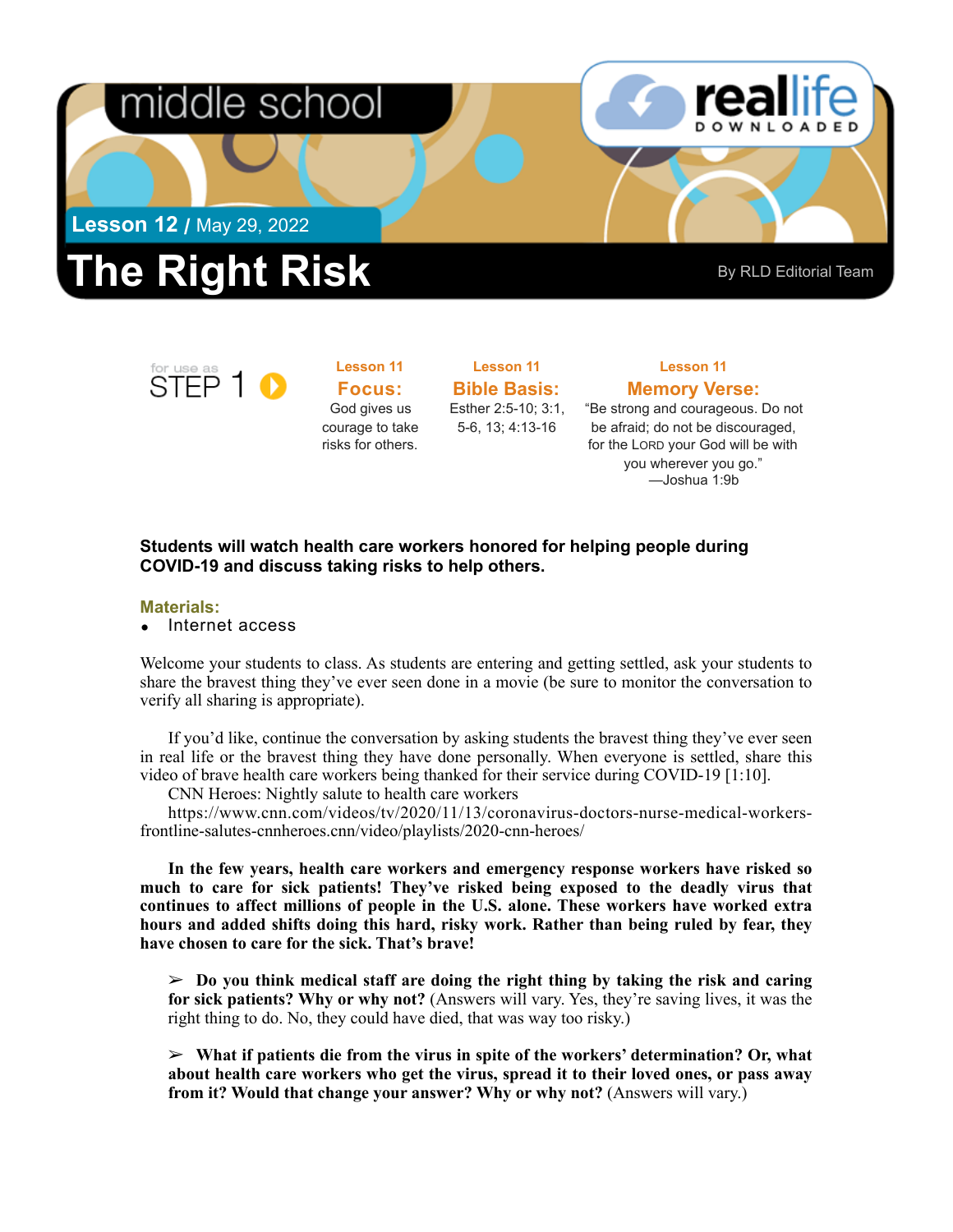➢ **What makes a risk worth taking?** (Answers will vary. If it doesn't come up, highlight the fact that risks that help others are usually worth it.)

**Not all risks are the same. Sometimes we do risky things just for our own enjoyment or to show off. That type of risk, though, isn't the same as taking a risk to help someone else.** 

**Today's Bible story features someone taking a huge risk in order to help others. Let's see what happens.** 

(Continue on to Steps 2 and 3 in your teacher's guide; your Step 4 appears below.)